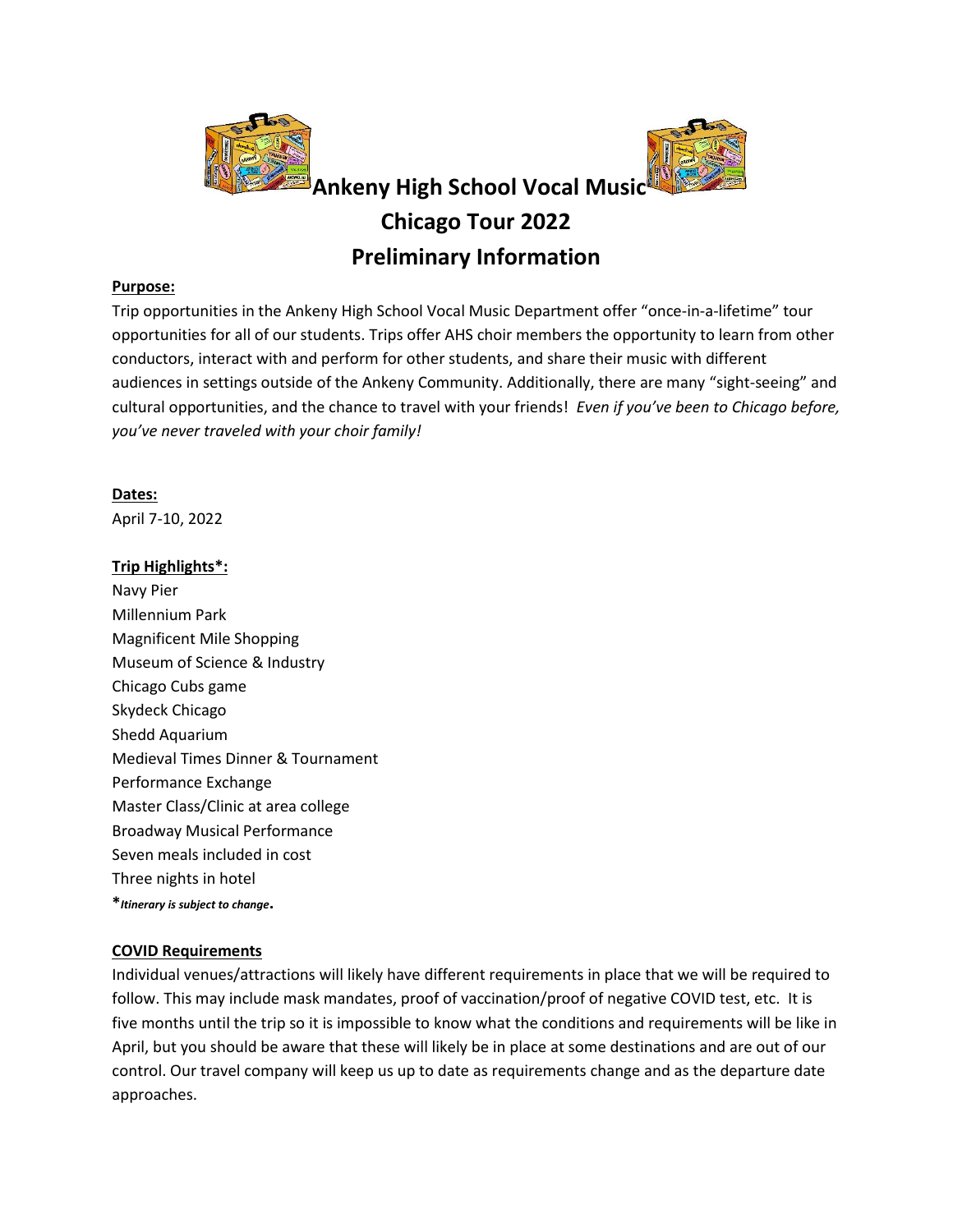## **Transportation:**

We will utilize *charter bus* transportation for this trip.

## **Cost Information:**

Cost per student: \$700.00

\*Cost of the trip may fluctuate (up or down) based on: number of participants, changes in prices of itinerary items (i.e. theatre tickets), fundraising efforts, etc.

\*\*If you have individual financial concerns, *we want to work with you*. Please contact us. Our desire is for *every student* to participate in this amazing trip!

\*\*\*Pandemic Cancellation Policy: If the tour is affected by a Federal or State mandate concerning COVID-19, disease, or a pandemic, Group Travel Planners will refund the tour in full up to the day of travel less any overhead expenses, prepaid attraction payments and cancellation charges issued by hotels, transportation companies, and other retailers or businesses.

## **Payment Information:**

All payments will be made online directly to our travel company, Group Travel Planners. Information about how to register with the company's payment system and make payments will be shared soon with those who commit to the trip.

Deposit: \$100.00 (DUE December 6)

Payment 1: \$200.00 (DUE January 14)

Payment 2: \$200.00 (DUE February 25)

Payment 3: \$200.00/Balance (based on final trip costs, results of fundraising efforts, etc.) (DUE March 28)

## **Next Steps:**

- 1. In order to obtain an accurate count so that our tour company can begin booking key itinerary items, securing tickets, finalize overall cost, etc., please complete the **STATEMENT OF INTENT** form and return it to your vocal music director by Monday, November 29. We will assume that you are not participating in the trip if you do not return a form. *Reminder: If you have individual financial concerns, please communicate with us! We would love to see 100% participation!*
- 2. Once intent forms are turned in…Make the \$100.00 deposit online (Info forthcoming to those who commit to the trip.)
- 3. Mark your calendars for **Thursday, March 31, 2022 at 6:00PM** for a trip meeting. All students traveling are required to attend this meeting; parents are strongly encouraged to attend.